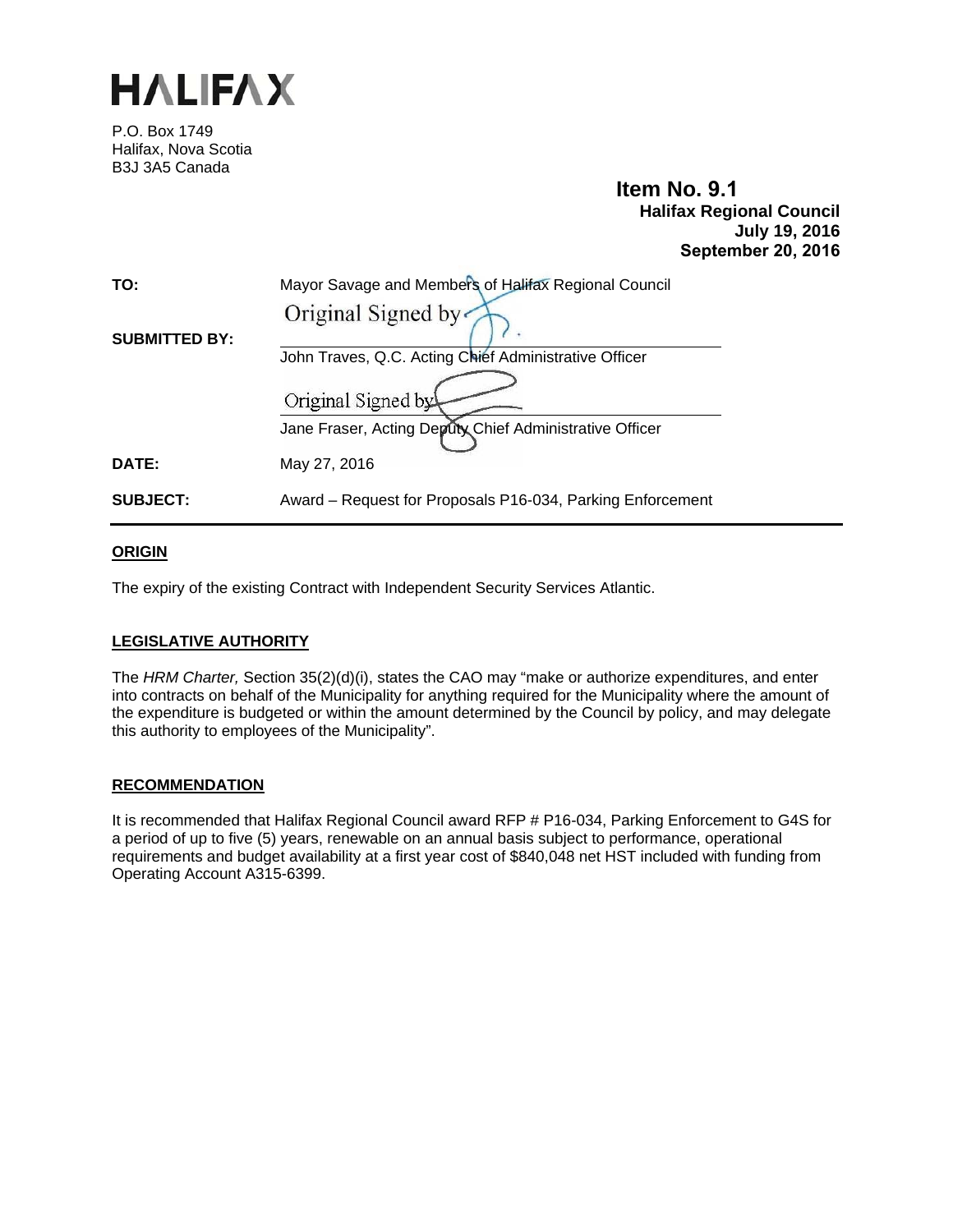# **BACKGROUND**

The Municipality regularly contract the services of qualified firms to provide parking enforcement services. This is regulatory work in ensuring compliance with parking regulations. The role of Parking Enforcement is to support the Traffic Authority and Police Services in the area of parking enforcement for the public's safety and traffic flow requirements.

The Parking Enforcement Office processes approximately 185,000 tickets each year. Eighty percent of these tickets are issued by the Parking Enforcement Core and Regional Patrol. Tickets are issued in accordance with the Motor Vehicle Act, HRM By-law P-500, Respecting Parking Meters and Winter Parking Ban Regulations.

Contract parking personnel provide a variety of services, implementing the Municipality's parking enforcement objectives according to policies and procedures which may include but are not limited to the following:

- (a) enforce parking regulations by patrolling assigned zones, issuing tickets in accordance with parking enforcement legislation; and
- (b) conduct patrols making accurate reports and memos regarding incidents.

#### **DISCUSSION**

Request for Proposals P16-034, Parking Enforcement was publicly advertised on the Nova Scotia Public Tenders Portal on March 4, 2016 and closed on March 18, 2016. Seven (7) Proposals were received as follows:

Indigo Bourque Security Services G4S Secure Solutions ISS Inc Frontline Traffic One Shot Parking Solutions Commissionaires Nova Scotia

An eighth proposal from Guarda was received but did not meet the submission requirements.

Proposals were evaluated by a team from Transportation and Public Works, Planning and Development and Halifax Regional Police and facilitated by Procurement per the criteria in Appendix A of the RFP.

The RFP was evaluated using a two-envelope process. Envelope one was the technical component of the RFP. Envelope two consisted of the annual cost based on the proponent's wage model which was itemized for clarity. Only those proponents that received 75 percent or better on the Technical Submission from Envelope one had their cost envelopes opened and evaluated. The proposals from Bourque Security Services, Frontline Traffic and OneShot Parking Solutions did not meet the minimum score requirement and their cost proposal will remain unopened.

A cost proposal evaluation, facilitated by Procurement, was performed. This tool was used to accurately reflect the number of hours of work required for each position. There was also a scoring criteria for the wages paid to staff to apply a "fair wage" component to the evaluation.

#### **FINANCIAL IMPLICATIONS**

Based on the G4S first year cost of \$ 805,523 plus net HST of \$ 34,525 for a total of \$840,048. The costs associated with this contract can be accommodated within the approved 2016/17 operating budget in A315-6399. Budget availability has been confirmed by Finance.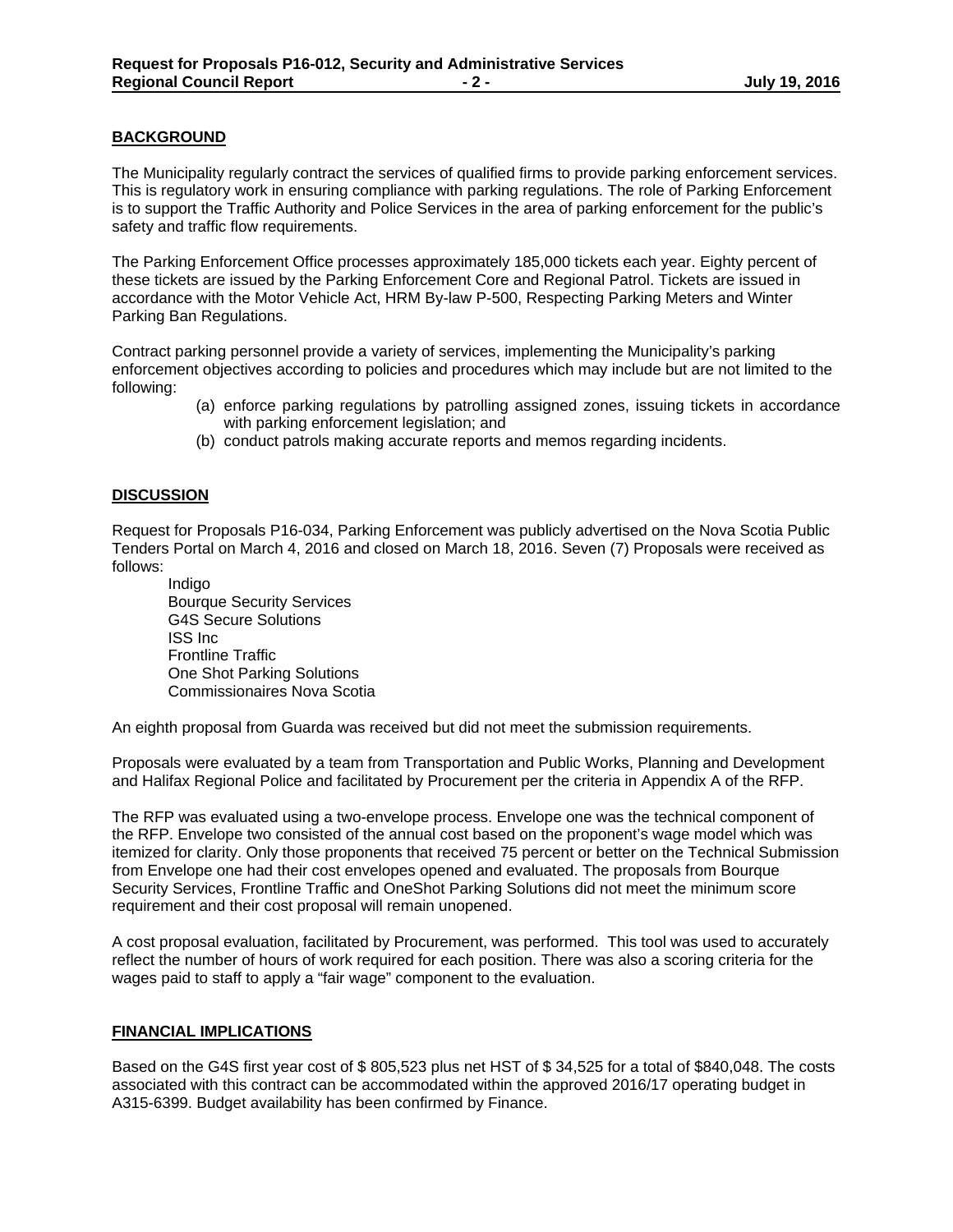The funding for future years will be included as required in the applicable fiscal year's proposed Operating Budget.

#### **RISK CONSIDERATION**

- a) There is a risk in that G4S has not previously provided these services in the Halifax Regional Municipality. They do however have corporate experience in other major cities in Canada including Winnipeg, Montreal and the City of Quebec, and staff will closely monitor their performance against Municipal standards.
- b) There is an additional risk in that costs are only firm for the first year of services. Staff has mitigated that risk by requiring that increases after the first year shall be limited to the percentage change in the Nova Scotia Consumer Price Index (CPI) for all items in the 12 months preceding the increase as reported by Statistics Canada.

#### **COMMUNITY ENGAGEMENT**

N/A

#### **ENVIRONMENTAL IMPLICATIONS**

None identified

#### **ALTERNATIVES**

None Recommended.

#### **ATTACHMENTS**

Appendix A: Evaluation Criteria/Score Sheet

A copy of this report can be obtained online at http://www.halifax.ca/council/agendasc/cagenda.php then choose the appropriate meeting date, or by contacting the Office of the Municipal Clerk at 902.490.4210, or Fax 902.490.4208.

| Report Prepared by:    | Stephen Terry, Sr. Procurement Consultant, 902.802.4063                         |
|------------------------|---------------------------------------------------------------------------------|
| Report Approved by:    | Jim Donovan, Manager Buildings and Compliance, 902.476.8211                     |
| Financial Approval by: | Jane Pryor, Manager of Procurement, 902.490.4000                                |
| Report Approved by:    | Bob Bjerke, Chief Planner and Director of Planning and Development 902.490.1627 |
|                        |                                                                                 |